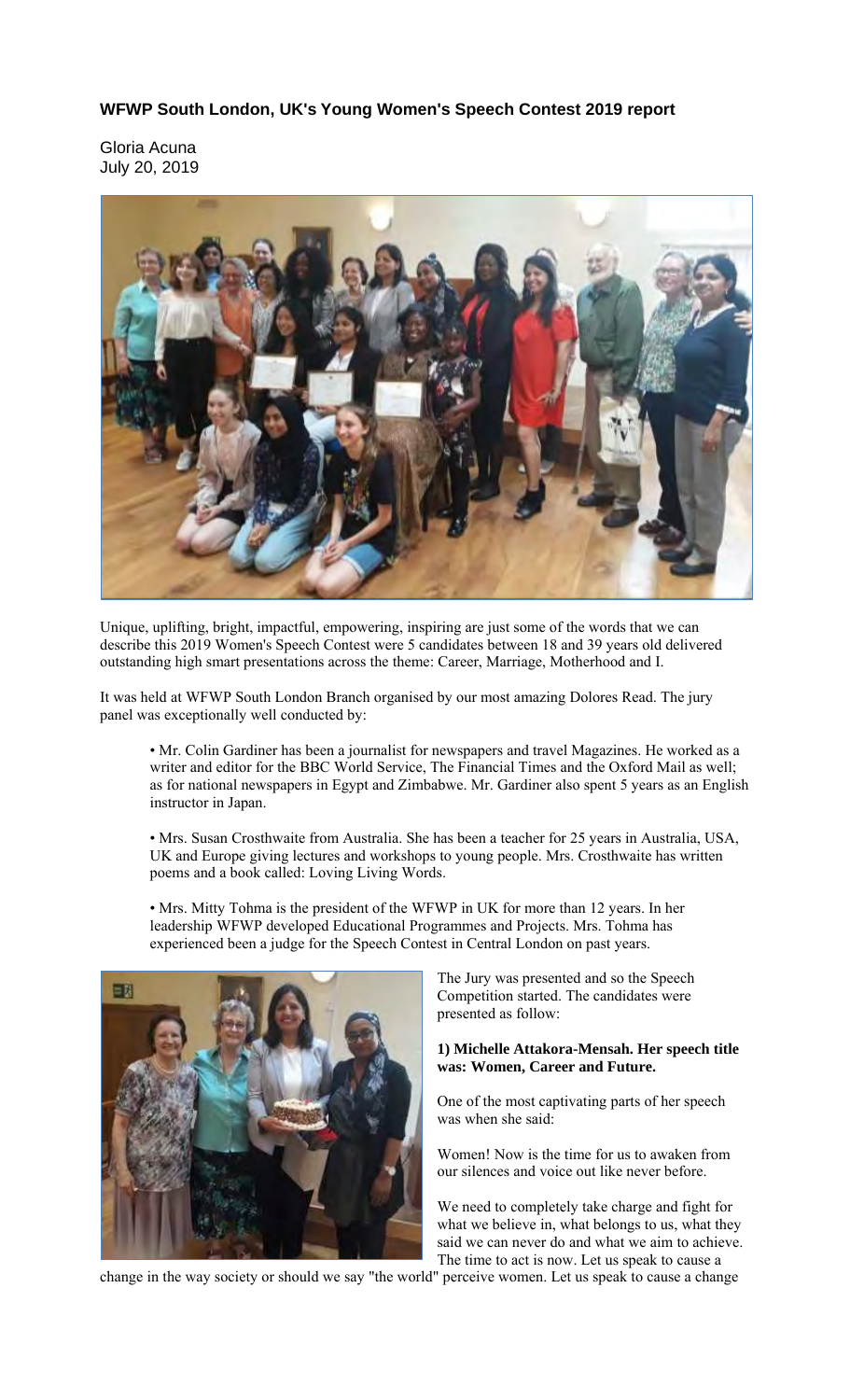in our career development and our future. The future of strong women who have been silent for far too long. Talk of Gender Inequality…Talk of womens' pay-gaps, we all are fully aware of the gender imbalance and disparities in most prestigious government jobs, especially those involving leadership.

## **2) Sherifa Carr. Her speech tittle was: I.**

She delighted us with a real life yet very deep insightful speech:

Throughout life on many occasions I found myself vulnerable in need of a father direction, a mother comfort and listening ears and a husband for guidance and protection, but I discovered in time that I first needed to find and develop myself educate myself and find my purpose. I realised that it would be wrong for me to put all my hopes and dreams into a man and be married just out of loneliness as the most dangerous place for any woman to be, is actually in the arms of the wrong man. I found my faith and this allowed me to have the understanding that everything happens for a reason all for a purpose and nothing happens before its time.



# **3) Sanjana Poddar. Her speech title was: Balancing Career, Marriage and Motherhood.**

In her brilliantly articulated speech she raised important insightful and reflective options in women's balancing life:

I realised that although we live in a time when success for a woman is defined as a lot more than being able to make a sandwich and bear children, when we stand at the fork roads, we often accidentally step into the puddle of thinking that we've got to pick two of the three choices: being successful at work, having a successful marriage and being a successful mother. Creating a balance was never about planning the route well to walk all the terrains as much as possible or wearing and wearing out all the shoes equally, it was about being able to stop and change them whenever needed. Creating a balance wasn't about equality, it was about flexibility and adaptability.

#### **4) Omolara Ojikutu. Her Speech title was: Career, marriage and motherhood entwined to create the woman that I am today.**

Her speech was a presentation of a very touching, inspirational and challenging story with amazing insights based on her real life:

My NQT years I felt like a stand-up comedian to engage and teach the kids RE. RE is great! We'll have debates for and against, some role plays, games and don't forget the tests! Assessments, parents evening, twilight evenings, where did the years go. I have been teaching for 10 years now. You realise time flies when your students become mothers.